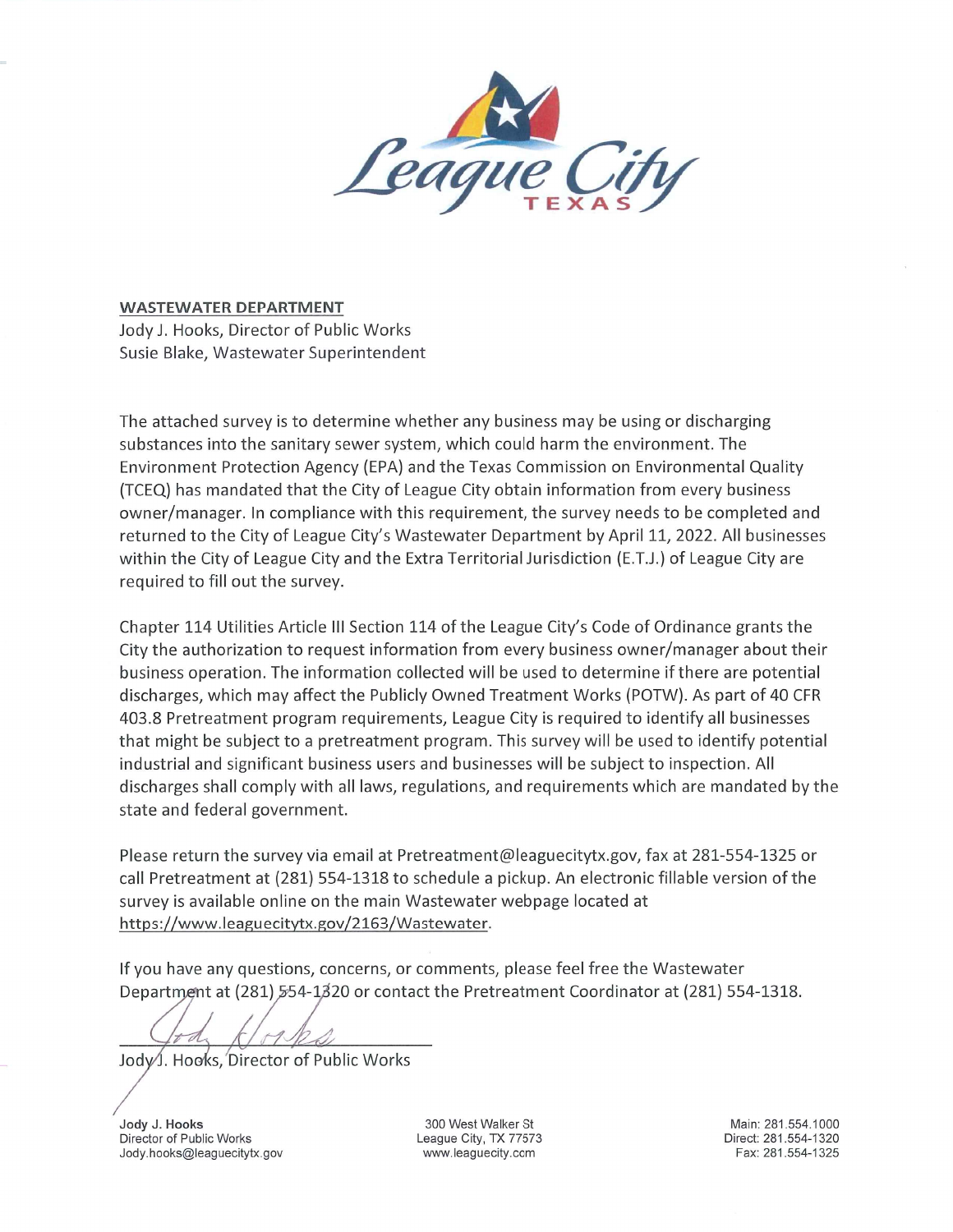# **Wastewater Discharge Survey**

### **Section A. General Information**

| 2. Contact Official and/or Owner Information |
|----------------------------------------------|
|                                              |
|                                              |
|                                              |
| Telephone Number:                            |

In accordance with Title 40 of the Code of Federal Regulations Part 403, information and data provided in this questionnaire which identifies the nature and frequency of discharge shall be available to the public without restriction. Request for confidential treatment of other information shall be governed by procedures specified in 40 CFR 403.8(f)(2). Should a discharge permit be required for your facility, the information in this questionnaire will be used to issue the permit. Please submit this information by March 31, 2022. Failure to complete and return this survey can lead to the discontinuation of water and/or sewer services.

This survey is to be signed by an authorized official of your facility.

The information contained in this survey has been reviewed by me, and to the best of my knowledge and belief, such information is true, complete, and accurate. I am aware that there are significant penalties for submitting false information, including the possibility of fine and/or imprisonment.

\_\_\_\_\_\_\_\_\_\_\_\_\_\_\_\_\_ \_\_\_\_\_\_\_\_\_\_\_\_\_\_\_\_\_\_\_\_\_\_\_\_\_\_\_\_\_\_\_\_\_\_\_\_\_\_\_\_\_\_

Date **Signature of Official and Title**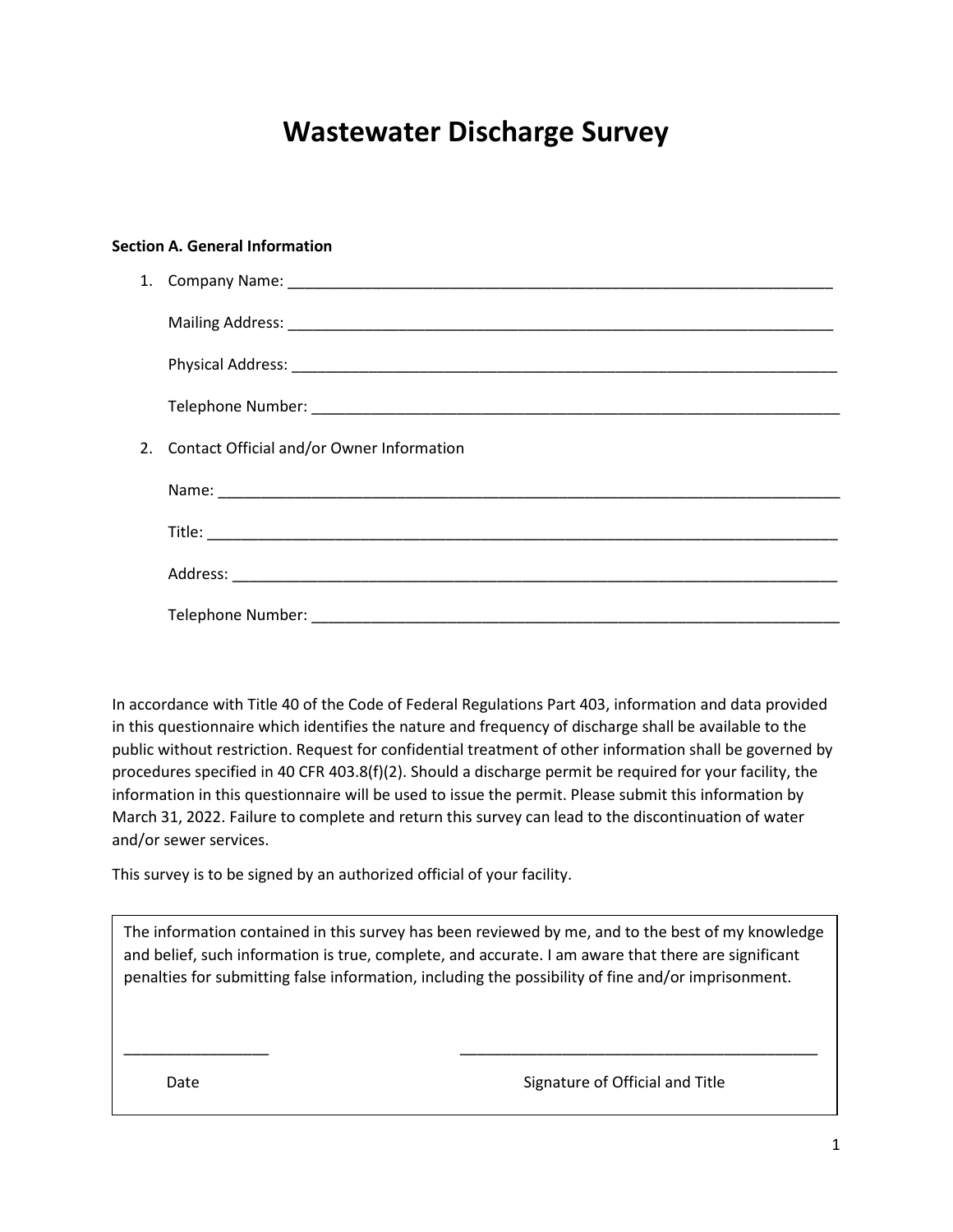- 3. Identify the type of business (auto repair, machine shop, warehousing, painting, restaurant, dry cleaning, retail, doctor's office, etc.).
- 4. Provide a brief narrative description of the manufacturing, production, or service activities your company conducts.

\_\_\_\_\_\_\_\_\_\_\_\_\_\_\_\_\_\_\_\_\_\_\_\_\_\_\_\_\_\_\_\_\_\_\_\_\_\_\_\_\_\_\_\_\_\_\_\_\_\_\_\_\_\_\_\_\_\_\_\_\_\_\_\_\_\_\_\_\_\_\_\_\_\_\_\_\_\_

\_\_\_\_\_\_\_\_\_\_\_\_\_\_\_\_\_\_\_\_\_\_\_\_\_\_\_\_\_\_\_\_\_\_\_\_\_\_\_\_\_\_\_\_\_\_\_\_\_\_\_\_\_\_\_\_\_\_\_\_\_\_\_\_\_\_\_\_\_\_\_\_\_\_\_\_\_\_ \_\_\_\_\_\_\_\_\_\_\_\_\_\_\_\_\_\_\_\_\_\_\_\_\_\_\_\_\_\_\_\_\_\_\_\_\_\_\_\_\_\_\_\_\_\_\_\_\_\_\_\_\_\_\_\_\_\_\_\_\_\_\_\_\_\_\_\_\_\_\_\_\_\_\_\_\_\_

5. List all Standard Industrial Classification (SIC) Codes that apply to your business. Codes can be found at [https://www.osha.gov/data/sic-search.](https://www.osha.gov/data/sic-search) 

\_\_\_\_\_\_\_\_\_\_\_\_\_\_ \_\_\_\_\_\_\_\_\_\_\_\_\_\_\_ \_\_\_\_\_\_\_\_\_\_\_\_\_ \_\_\_\_\_\_\_\_\_\_\_\_\_\_

- 6. This facility generates the following types of waste (check all that apply):
	- A. \_\_\_\_\_ Domestic wastes (restrooms, employee showers)
	- B. \_\_\_\_\_\_\_ Cooling water, non-contact
	- C. \_\_\_\_\_ Boiler/tower blowdown
	- D. \_\_\_\_\_\_\_ Cooling water, contact
	- E. \_\_\_\_\_ Process waste (grease interceptors, oil/water separators, lint traps)
	- F. \_\_\_\_\_\_ Equipment facility washdown
	- G. \_\_\_\_\_\_ Air pollution control unit
	- H. \_\_\_\_\_\_ Stormwater runoff to the sewer
	- I. \_\_\_\_\_ Other (describe)

**Note: If your facility did not check any items listed in 6D through 6I above, then you do not need to complete the remainder of this survey. If any items in 6D through 6I were checked then you must complete the remainder of this survey.**

- 7. Facility wastes are discharged to (check all that apply)
	- A. \_\_\_\_\_ Sanitary sewer
	- B. \_\_\_\_\_\_\_ Storm sewer
	- C. \_\_\_\_\_\_\_ Surface water
	- D. \_\_\_\_\_\_ Ground water
	- E. \_\_\_\_\_\_ Waste haulers
	- F. \_\_\_\_\_ Evaporation
	- G. \_\_\_\_\_ Other (describe)

Provide the name, address, and telephone number of waste haulers, if used:

\_\_\_\_\_\_\_\_\_\_\_\_\_\_\_\_\_\_\_\_\_\_\_\_\_\_\_\_\_\_\_\_\_\_\_\_\_\_\_\_\_\_\_\_\_\_\_\_\_\_\_\_\_\_\_\_\_\_\_\_\_\_\_\_\_

8. Is a Spill Prevention Control and Countermeasure Plan prepared for this facility?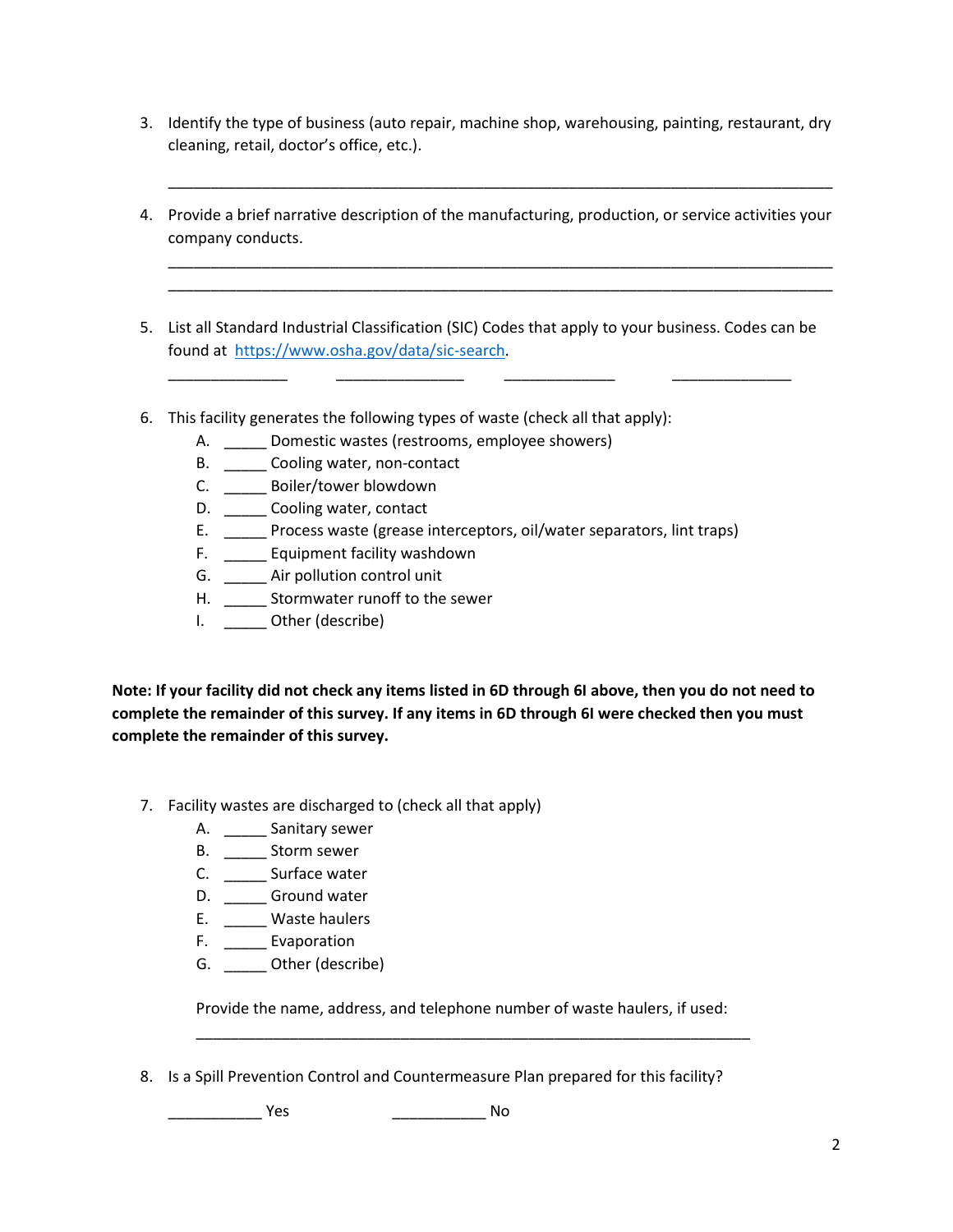#### **Section B. Facility Operational Characteristics**

- 1. Principal products produced:  $\blacksquare$
- 2. Raw materials used: \_\_\_\_\_\_\_\_\_\_\_\_\_\_\_\_\_\_\_\_\_\_\_\_\_\_\_\_\_\_\_\_\_\_\_\_\_\_\_\_\_\_\_\_\_\_\_\_\_\_\_\_\_\_\_\_\_\_ 2. Raw materials used:
	- 3. Hours of operation: \_\_\_\_\_\_\_\_\_\_\_\_\_\_\_\_\_\_\_\_\_\_\_\_\_\_\_\_\_\_\_\_\_\_\_\_\_\_\_\_\_\_\_\_\_\_\_\_\_\_\_\_\_\_\_\_\_\_\_
	- 4. Is production seasonal? Yes \_\_\_\_\_\_\_\_\_ No \_\_\_\_\_\_\_\_\_\_ If yes, explain seasonal production cycle:
	- 5. List the number of toilets, food basins, sinks, mop basins, etc. :
	- 6. Describe any water treatment processes used (i.e. grease trap, oil/water separator, etc.):

\_\_\_\_\_\_\_\_\_\_\_\_\_\_\_\_\_\_\_\_\_\_\_\_\_\_\_\_\_\_\_\_\_\_\_\_\_\_\_\_\_\_\_\_\_\_\_\_\_\_\_\_\_\_\_\_\_\_\_\_\_\_\_\_\_\_\_\_\_\_\_\_\_\_\_\_

\_\_\_\_\_\_\_\_\_\_\_\_\_\_\_\_\_\_\_\_\_\_\_\_\_\_\_\_\_\_\_\_\_\_\_\_\_\_\_\_\_\_\_\_\_\_\_\_\_\_\_\_\_\_\_\_\_\_\_\_\_\_\_\_\_\_\_\_\_\_\_\_\_\_\_

7. Is discharge to sewer: Intermittent \_\_\_\_\_\_\_\_\_\_\_ Steady \_\_\_\_\_\_\_\_\_\_\_\_\_\_\_\_\_\_\_\_\_\_

## **Section C. Wastewater Information**

If your facility employs processes in any of the industrial categories or business activated listed below and any of these processes generate wastewater sludge, place a check beside the category of business activity (check all that apply).

Industrial Categories

- 1. \_\_\_\_\_\_ Adhesives
- 2. \_\_\_\_\_ Aluminum Forming Aluminum Forming
- 3. \_\_\_\_\_ Auto & Other Laundries
- 4. \_\_\_\_\_ Battery Manufacturing
- 5. \_\_\_\_\_ Centralized Waste Treatment
- 6. \_\_\_\_\_ Coal Mining Coal Mining
- 7. \_\_\_\_\_\_\_ Coil Coating
- 8. \_\_\_\_\_\_ Copper Forming
- 9. \_\_\_\_\_ Electric & Electronic Computers Electric & Electronic Computers
- 10. \_\_\_\_\_ Electroplating
- 11. \_\_\_\_\_\_ Explosives Manufacturing
- 12. \_\_\_\_\_\_ Foundries
- 13. \_\_\_\_\_ Gum & Wood Chemicals
- 14. \_\_\_\_\_Inorganic Chemicals Inorganic Chemicals
- 15. \_\_\_\_\_ Iron and Steel
- 16. \_\_\_\_\_ Leather Tanning & Finishing
- 17. \_\_\_\_\_ Mechanical Products
- 18. \_\_\_\_\_ Nonferrous Metals
- 19. \_\_\_\_\_ Ore Mining Ore Mining
- 20. \_\_\_\_\_ Organic Chemicals
- 21. \_\_\_\_\_ Paint & Ink
- 22. \_\_\_\_\_ Pesticides
- 23. \_\_\_\_\_ Petroleum Refining
- 24. \_\_\_\_\_ Pharmaceuticals
- 25. \_\_\_\_\_ Photographic Supplies
- 26. \_\_\_\_\_ Plastic & Synthetic Materials
- 27. \_\_\_\_\_ Plastic Processing
- 28. \_\_\_\_\_ Porcelain Enamel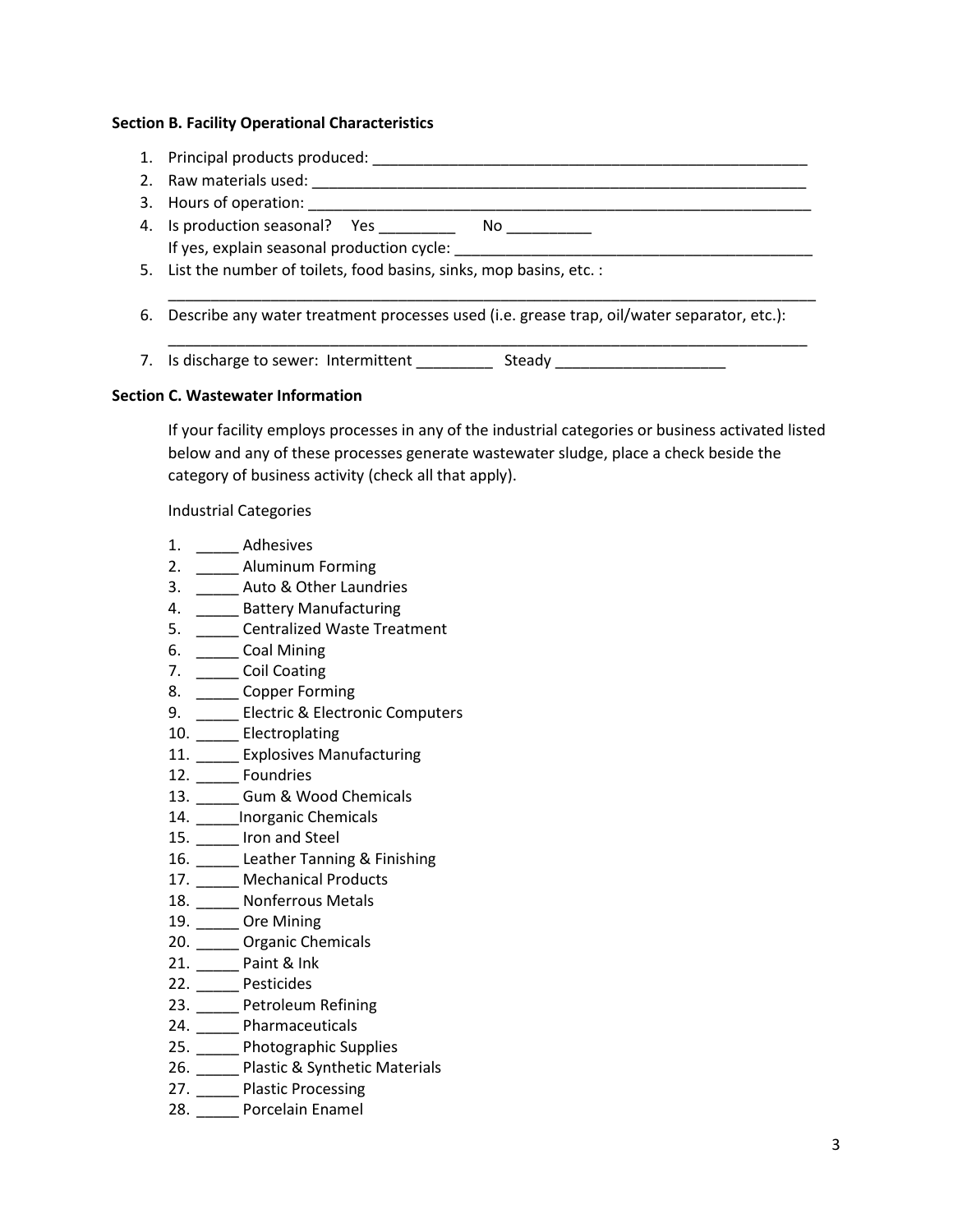- 29. \_\_\_\_\_ Printing & Publishing
- 30. \_\_\_\_\_ Pump & Paper
- 31. \_\_\_\_\_ Rubber
- 32. \_\_\_\_\_ Soaps & Detergents
- 33. \_\_\_\_\_ Steam Electric
- 34. \_\_\_\_\_ Textile Mills
- 35. \_\_\_\_\_ Timber

Other Business Activity

- 1. \_\_\_\_\_ Dairy Products
- 2. \_\_\_\_\_ Slaughter / Meat Packing / Rendering
- 3. \_\_\_\_\_ Food / Beverage Products Processor
- 4. \_\_\_\_ Beverage Bottler

## **Section D. Pretreatment**

\*No laboratory analysis is required for completing this survey.

1. Please list all chemicals that are used and stored on site for your business facility:

\_\_\_\_\_\_\_\_\_\_\_\_\_\_\_\_\_\_\_\_\_\_\_\_\_\_\_\_\_\_\_\_\_\_\_\_\_\_\_\_\_\_\_\_\_\_\_\_\_\_\_\_\_\_\_\_\_\_\_\_\_\_\_\_\_\_\_\_\_\_\_\_\_\_\_\_\_

- 2. Do you have an existing operational process subject to Federal Categorical Pretreatment Standards? Yes \_\_\_\_\_\_\_ No \_\_\_\_\_\_\_ If yes, please provide your permit number: \_\_\_\_\_\_\_\_\_\_\_\_
- 3. Pretreatment devices or processes used for treating wastewater or sludge (check all that apply):
	- \_\_\_\_\_ Air Flotation
	- **Example 21 Amalgam Separator**
	- \_\_\_\_\_ Centrifuge
	- **\_\_\_\_\_\_** Chemical Precipitation
	- \_\_\_\_\_ Chlorination
	- \_\_\_\_\_ Cyclone
	- \_\_\_\_\_ Filtration
	- **\_\_\_\_\_\_\_** Flow Equalization
	- **Example 3** Grease Separator
	- \_\_\_\_\_ Grease Trap
	- \_\_\_\_\_ Grit Removal
	- \_\_\_\_ Ion Exchange
	- \_\_\_\_\_ Neutralization, pH Concentration
	- \_\_\_\_\_ Ozone
	- \_\_\_\_\_ Reverse Osmosis
	- \_\_\_\_\_ Screen
	- \_\_\_\_\_ Sedimentation
	- \_\_\_\_\_ Septic Tank
	- **\_\_\_\_\_** Solvent Separation
	- \_\_\_\_\_\_\_ Spill Protection
	- \_\_\_\_\_ Sump
	- \_\_\_\_\_ Biological Treatment, Type: \_\_\_\_\_\_\_\_\_\_\_\_\_\_\_\_\_\_\_\_\_\_\_\_\_\_\_\_\_\_\_\_\_\_\_\_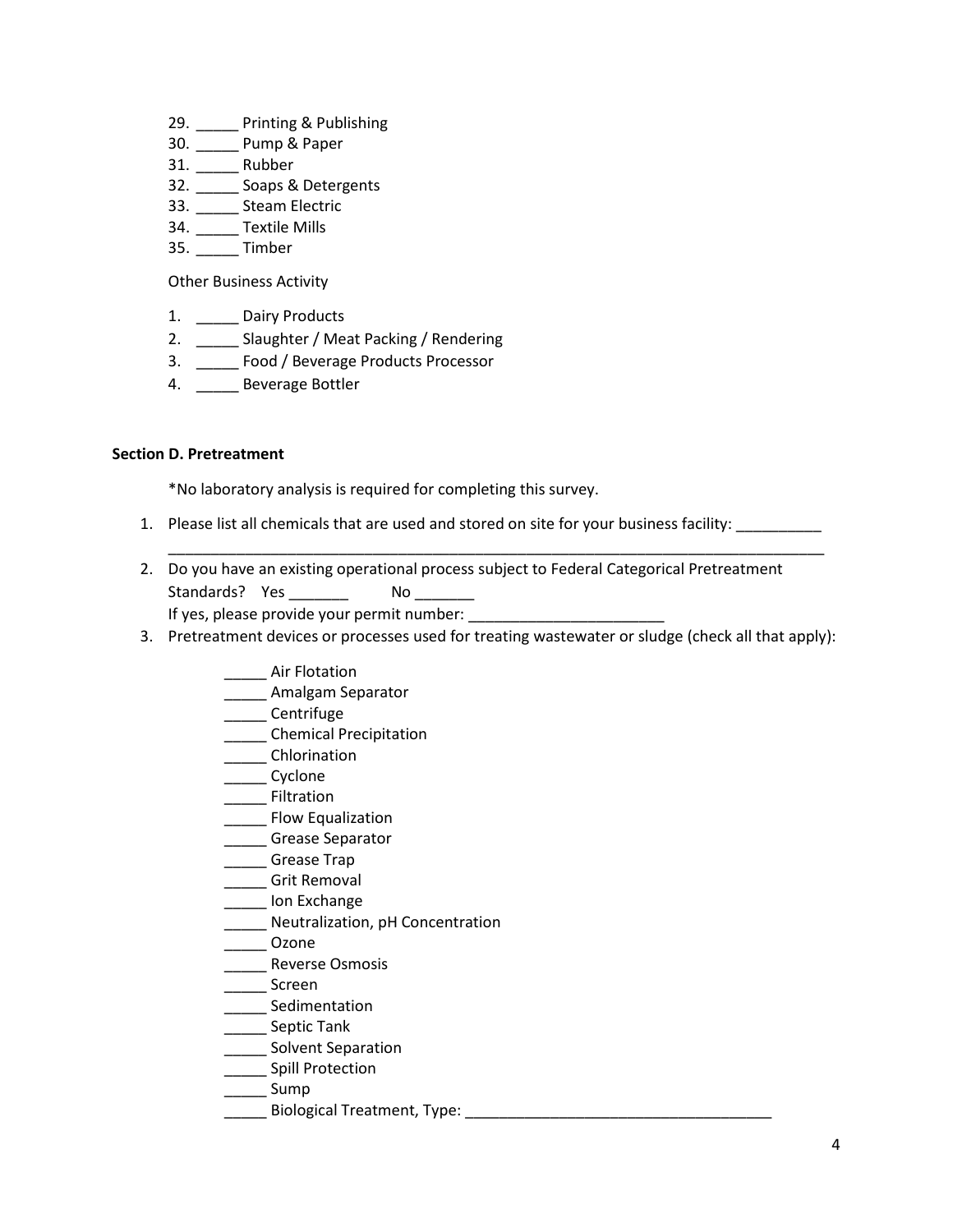| Rainwater Diversion or Storage: |  |
|---------------------------------|--|
| Other chemical Treatment:       |  |
| Other physical Treatment:       |  |
| No Pretreatment Provided        |  |

#### **Section E. Other Wastes**

1. Are any liquid wastes or sludges from this facility disposed of my means other that discharge to the sewer system? (Check all that apply) Yes \_\_\_\_\_\_\_\_\_\_\_ No \_\_\_\_\_\_\_\_\_\_

If "No", skip the remainder of Section E.

If "Yes", complete items 2 and 3.

2. These wastes may be described as:

|                                 | Estimate gallons or pounds / year |
|---------------------------------|-----------------------------------|
| Acids and Alkalis               |                                   |
| <b>Heavy Metal Sludges</b>      |                                   |
| Inks / Dyes                     |                                   |
| Oil and/or Grease               |                                   |
| <b>Organic Compounds</b>        |                                   |
| Paints                          |                                   |
| Pesticides                      |                                   |
| <b>Planting Wastes</b>          |                                   |
| <b>Pretreatment Sludge</b>      |                                   |
| Solvent / Thinners              |                                   |
| Other Hazardous Waste (Specify) |                                   |
| Other Waste (Specify)           |                                   |

3. For the above checked waste, does your business practice:

- \_\_\_\_\_ On-Site Storage
- \_\_\_\_\_\_ Off Site Storage
- \_\_\_\_\_ On-Site Waste Disposal On-Site Waste Disposal
- \_\_\_\_\_ Off-Site Disposal Off-Site Disposal

Briefly describe the method(s) of storage or disposal checked above:

\_\_\_\_\_\_\_\_\_\_\_\_\_\_\_\_\_\_\_\_\_\_\_\_\_\_\_\_\_\_\_\_\_\_\_\_\_\_\_\_\_\_\_\_\_\_\_\_\_\_\_\_\_\_\_\_\_\_\_\_\_\_\_\_\_\_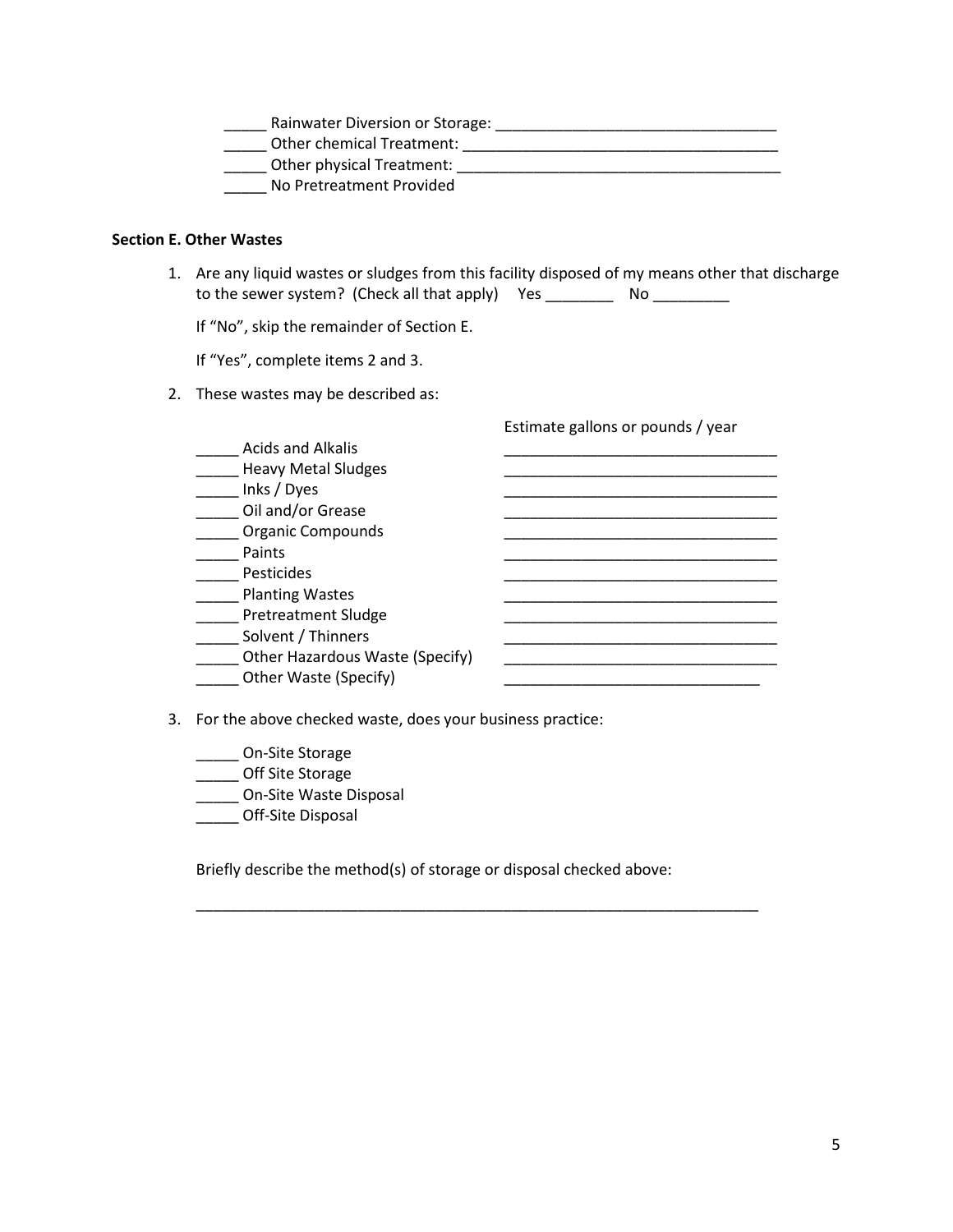Priority Pollutant Information: Please indicate by placing an "x" in the appropriate space be each listed chemical whether it is "Suspected to be Present", "Suspected to be Absent", "Known to be Present" or "Known to be Absent" in your manufacturing or services activity or generated by-product.

| Metals and Inorganics |           |           |         |        |
|-----------------------|-----------|-----------|---------|--------|
| Compound Name         | Suspected | Suspected | Known   | Known  |
|                       | Present   | Absent    | Present | Absent |
| Antimony<br>1.        |           |           |         |        |
| 2.<br>Arsenic         |           |           |         |        |
| 3.<br>Asbestos        |           |           |         |        |
| Beryllium<br>4.       |           |           |         |        |
| Cadmium<br>5.         |           |           |         |        |
| Chromium<br>6.        |           |           |         |        |
| 7.<br>Copper          |           |           |         |        |
| 8.<br>Cyanide         |           |           |         |        |
| 9.<br>Lead            |           |           |         |        |
| 10. Mercury           |           |           |         |        |
| 11. Nickel            |           |           |         |        |
| 12. Selenium          |           |           |         |        |
| 13. Silver            |           |           |         |        |
| 14. Thallium          |           |           |         |        |
| 15. Zinc              |           |           |         |        |

| <b>Phenols and Cresols</b>   |           |           |         |        |
|------------------------------|-----------|-----------|---------|--------|
| <b>Compound Name</b>         | Suspected | Suspected | Known   | Known  |
|                              | Present   | Absent    | Present | Absent |
| 16. Phenols                  |           |           |         |        |
| 17. Phenol, 2-chloro         |           |           |         |        |
| 18. Phenol, 2,4,-dicholor    |           |           |         |        |
| 19. Phenol, 2,4,6-tricholoro |           |           |         |        |
| 20. Phenol, pentachloro      |           |           |         |        |
| 21. Phenol, 2-nitro          |           |           |         |        |
| 22. Phenol, 4-nitro          |           |           |         |        |
| 23. Phenol, 2,4-nitro        |           |           |         |        |
| 24. Phenol, 2,4-dimethyl     |           |           |         |        |
| 25. m-Cresol, p-chloro       |           |           |         |        |
| 26. o-cresol, 4,6-dinitro    |           |           |         |        |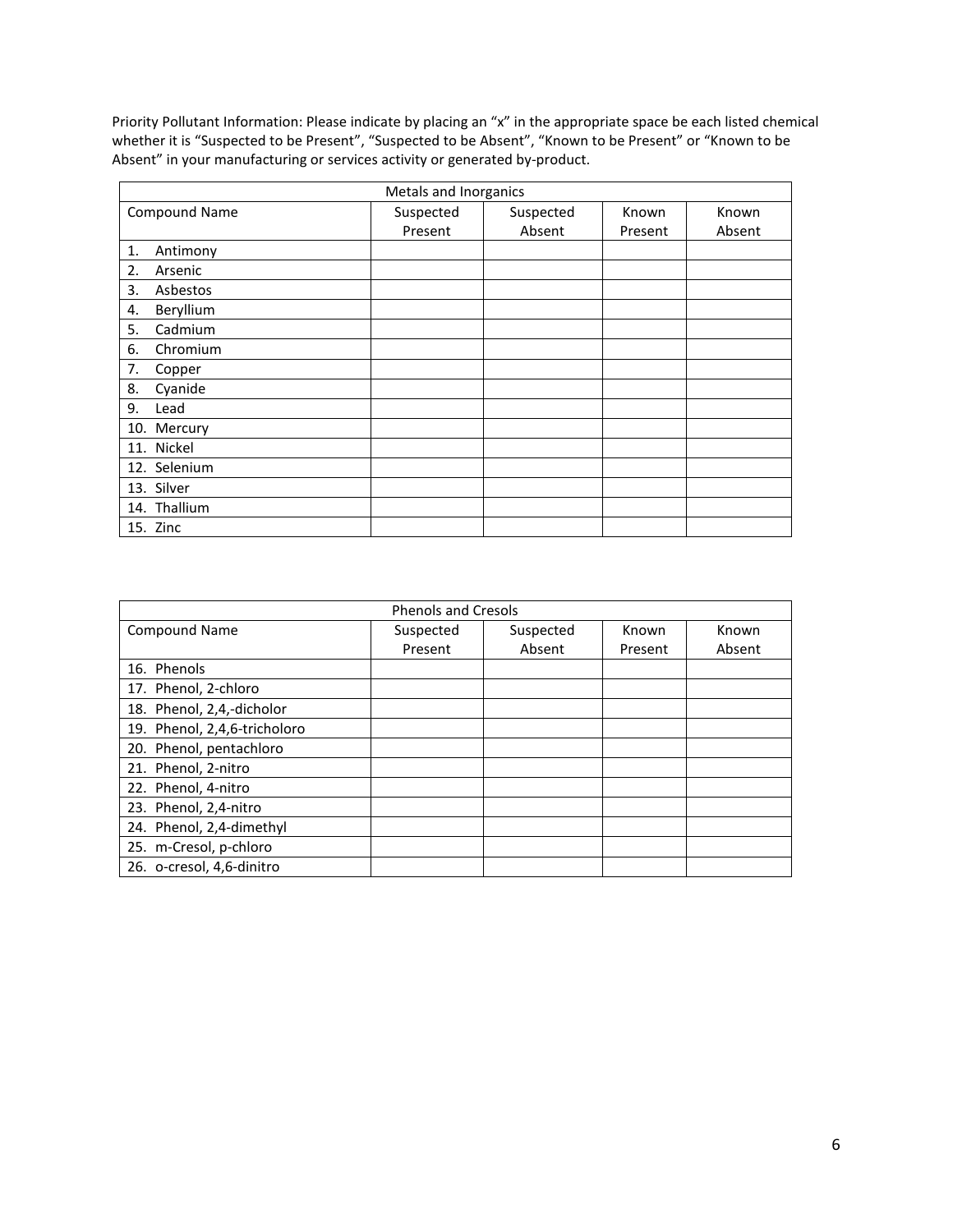| <b>Monocyclic Aromats</b>    |           |           |         |        |
|------------------------------|-----------|-----------|---------|--------|
| <b>Compound Name</b>         | Suspected | Suspected | Known   | Known  |
|                              | Present   | Absent    | Present | Absent |
| 27. Benzene                  |           |           |         |        |
| 28. Benzene, chloro          |           |           |         |        |
| 29. Benzene, 1,2-dichloro    |           |           |         |        |
| 30. Benzene, 1,3-dichloro    |           |           |         |        |
| 31. Benzene, 1,4-dichloro    |           |           |         |        |
| 32. Benzene, 1,2,3-trichloro |           |           |         |        |
| 33. Benzene, hexachloro      |           |           |         |        |
| 34. Benzene, ethyl           |           |           |         |        |
| 35. Benzene, nitro           |           |           |         |        |
| 36. Toluene                  |           |           |         |        |
| 37. Toluene, 2,4-dinitro     |           |           |         |        |
| 38. Toluene, 2,6-dinitro     |           |           |         |        |

| PCB's and Related Compounds |           |           |         |        |
|-----------------------------|-----------|-----------|---------|--------|
| <b>Compound Name</b>        | Suspected | Suspected | Known   | Known  |
|                             | Present   | Absent    | Present | Absent |
| 39. PCB-1016                |           |           |         |        |
| 40. PCB-1221                |           |           |         |        |
| 41. PCB-1232                |           |           |         |        |
| 42. PCB-1242                |           |           |         |        |
| 43. PCB-1248                |           |           |         |        |
| 44. PCB-1254                |           |           |         |        |
| 45. PCB-1260                |           |           |         |        |
| 46. 2-Chloronapthalene      |           |           |         |        |

| <b>Ethers</b>                    |           |           |         |        |  |
|----------------------------------|-----------|-----------|---------|--------|--|
| <b>Compound Name</b>             | Suspected | Suspected | Known   | Known  |  |
|                                  | Present   | Absent    | Present | Absent |  |
| 47. Ether, bis(chloromethyl)     |           |           |         |        |  |
| 48. Ether, bis(2-chloroethyl)    |           |           |         |        |  |
| 49. Ether, bis(2-chloroscpropyl) |           |           |         |        |  |
| 50. Ether, 2-chloroethyl vinyl   |           |           |         |        |  |
| 51. Ether, 4-bromophenyl phenyl  |           |           |         |        |  |
| 52. Ether, 4-chlorophenyl phenyl |           |           |         |        |  |
| 53. Bis(2-chloroethoxy) methane  |           |           |         |        |  |

| Nitroamines and Other Nitrogen Compounds |           |           |         |        |
|------------------------------------------|-----------|-----------|---------|--------|
| <b>Compound Name</b>                     | Suspected | Suspected | Known   | Known  |
|                                          | Present   | Absent    | Present | Absent |
| 54. Nitrosamine, dimethyl                |           |           |         |        |
| 55. Nitrosamine, diphenyl                |           |           |         |        |
| 56. Nitrosamine, di-n-propyl             |           |           |         |        |
| 57. Benzidine                            |           |           |         |        |
| 58. Benzidine, 3,3-dichloro              |           |           |         |        |
| 59. Hydrazine, 1,2-diphenyl              |           |           |         |        |
| 60. Acrylonitrile                        |           |           |         |        |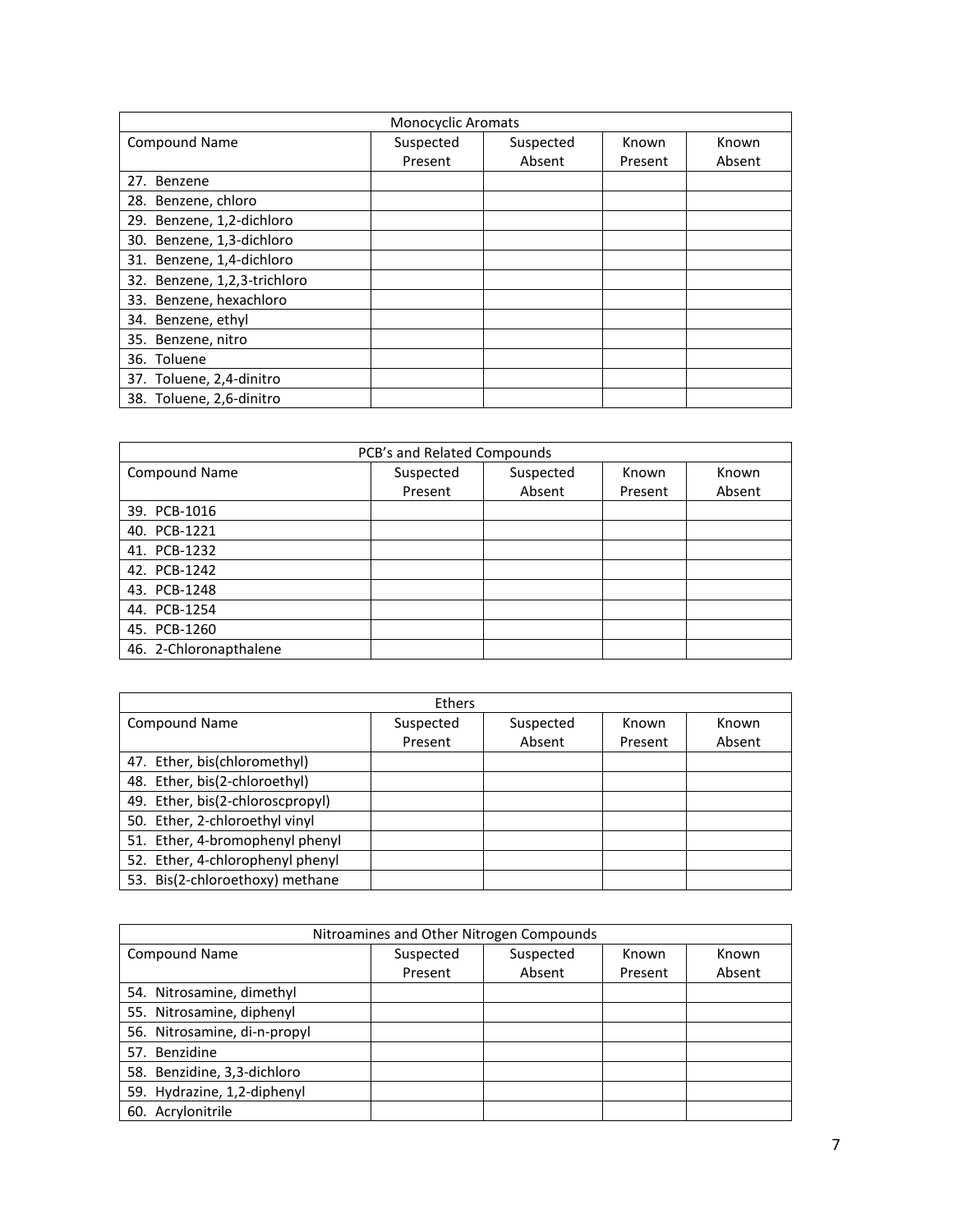| <b>Halogenated Aliphatics</b>   |           |           |         |        |
|---------------------------------|-----------|-----------|---------|--------|
| <b>Compound Name</b>            | Suspected | Suspected | Known   | Known  |
|                                 | Present   | Absent    | Present | Absent |
| 61. Methane, bromo              |           |           |         |        |
| 62. Methane, chloro             |           |           |         |        |
| 63. Methane, dichloro           |           |           |         |        |
| 64. Methane, chlorodibromo      |           |           |         |        |
| 65. Methane, dichlorobromo      |           |           |         |        |
| 66. Methane, tribromo           |           |           |         |        |
| 67. Methane, trichloro          |           |           |         |        |
| 68. Methane, tetrachloro        |           |           |         |        |
| 69. Methane, trichlorofluoro    |           |           |         |        |
| 70. Methane, dichlorodifluoro   |           |           |         |        |
| 71. Ethane, 1,1-dichloro        |           |           |         |        |
| 72. Ethane, 1,2-dichloro        |           |           |         |        |
| 73. Ethane, 1,1,1-trichloro     |           |           |         |        |
| 74. Ethane, 1,1,2-trichloro     |           |           |         |        |
| 75. Ethane, 1,1,2,1-tetrachloro |           |           |         |        |
| 76. Ethane, hexachloro          |           |           |         |        |
| 77. Ethene, chloro              |           |           |         |        |
| 78. Ethene, 1,1-dichloro        |           |           |         |        |
| 79. Ethene, trans-dichloro      |           |           |         |        |
| 80. Ethene, trichloro           |           |           |         |        |
| 81. Ethene, tetrachloro         |           |           |         |        |
| 82. Propane, 1,2-dichloro       |           |           |         |        |
| 83. Propene, 2,4-dichloro       |           |           |         |        |
| 84. Butadiene, hexachloro       |           |           |         |        |
| 85. Cyclopentadiene, hexachloro |           |           |         |        |

| <b>Phthalate Esters</b>          |           |           |         |        |  |
|----------------------------------|-----------|-----------|---------|--------|--|
| <b>Compound Name</b>             | Suspected | Suspected | Known   | Known  |  |
|                                  | Present   | Absent    | Present | Absent |  |
| 86. Phthalate, di-c-methyl       |           |           |         |        |  |
| 87. Phthalate, di-n-ethyl        |           |           |         |        |  |
| 88. Phthalate, di-n-butyl        |           |           |         |        |  |
| 89. Phthalate, di-n-octyl        |           |           |         |        |  |
| 90. Phthalate, bis(2-ethylhexyl) |           |           |         |        |  |
| 91. Phthalate, butyl benzyl      |           |           |         |        |  |